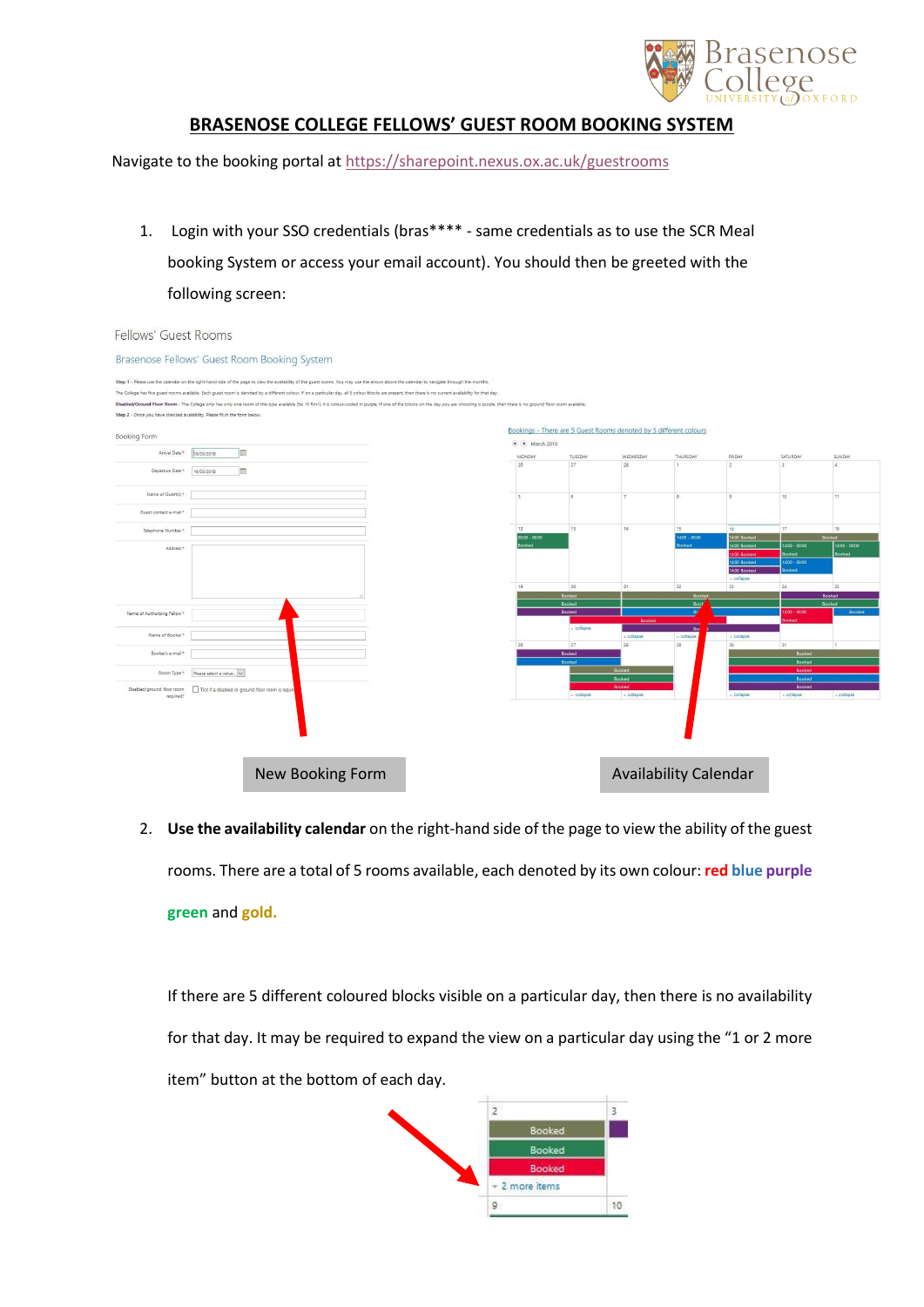

**Please note** - The College has only one Disabled/Ground Floor room – it is designated with the colour **purple** in the availability calendar. If there is a **purple** block for the day(s) you require the booking, then there is no availability for this kind of room.

- 3. **To make a new booking,** use the form on the left-hand side. You must fill in the arrival & departure dates, and contact details for the guest.
- 4. The "**Name of Authorising Fellow**" field will suggest names as you type them. Click on a name in the list which appears. Please note: this person selected in this field will receive an email to make them aware that they are being named as an authoriser.
- 5. **Fill in your information** in the Name of Booker and Booker's email fields, and select a room type (Single / Double / Twin).
- 6. **If a disabled/ground floor room is required** please tick the box. Please note that there is only one of these rooms available, and this is indicated by a **purple** block on the calendar. If there is already a **purple** block for the days you require the booking, then there is no availability for this kind of room.
- 7. In Payment Details field please select from the drop down menu:
	- a. **Batels** will be charged to the authorising Fellow's Batels
	- b. **Academic Allowance** will be charged to authorising Fellow's Academic Allowance
	- c. **Hospitality Allowance** will be charged to authorising Fellow's Hospitality Allowance
	- d. **To be invoiced** Please fill in the additional contact fields which appear.
	- e. **Internal Recharge** Please fill in the name of the internal department to be recharged for the booking.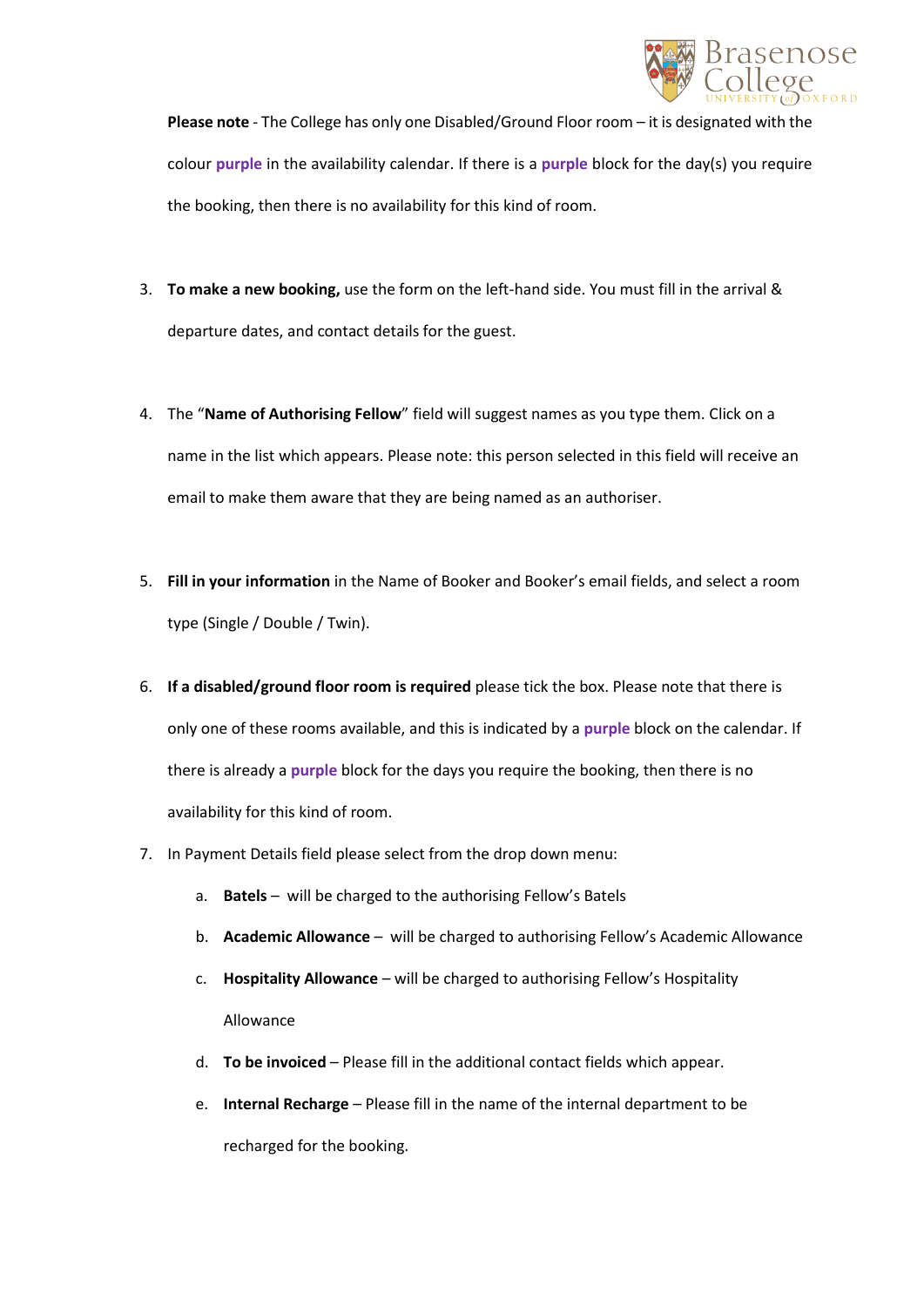

**8. Press "Save" to submit the booking.** You will be presented with the following screen and will receive a confirmation email to acknowledge that the booking request has been received.

## Thank you

We have received your booking enguiry. You will receive an automated confirmation e-mail shortly.

In the event you do not receive an automated confirmation, please contact the Conference & Events office via events@bnc.ox.ac.uk

On the calendar, a "Provisional Booking" will appear for your requested dates. Please note

that might be assigned by the Conference office.

that this will appear in **blue** regardless of the room

|                            | 15. |  |
|----------------------------|-----|--|
| <b>Provisional Booking</b> |     |  |
|                            |     |  |
|                            |     |  |

- **9.** Once your booking request has been processed by the Conference Office, you will receive a final confirmation email with all the details of your booking. **Please ensure this email is kept as it will be required should you wish to cancel your booking. It will also contain all the details your guest will need about their stay.**
- **10. How to cancel a booking** When a booking is confirmed, you will receive an email with all the details of your booking. The email contains a link that will allow you to cancel your booking. Click the link and enter your SSO credentials. Once the details of your booking are displayed, simply scroll to the bottom of the page and you will see a section titled Cancel Your Booking. Click the checkbox so it is ticked, and then press the Save button below. You will receive a confirmation e-mail to confirm the cancellation. Please note that this action cannot be undone once the cancellation has been requested.